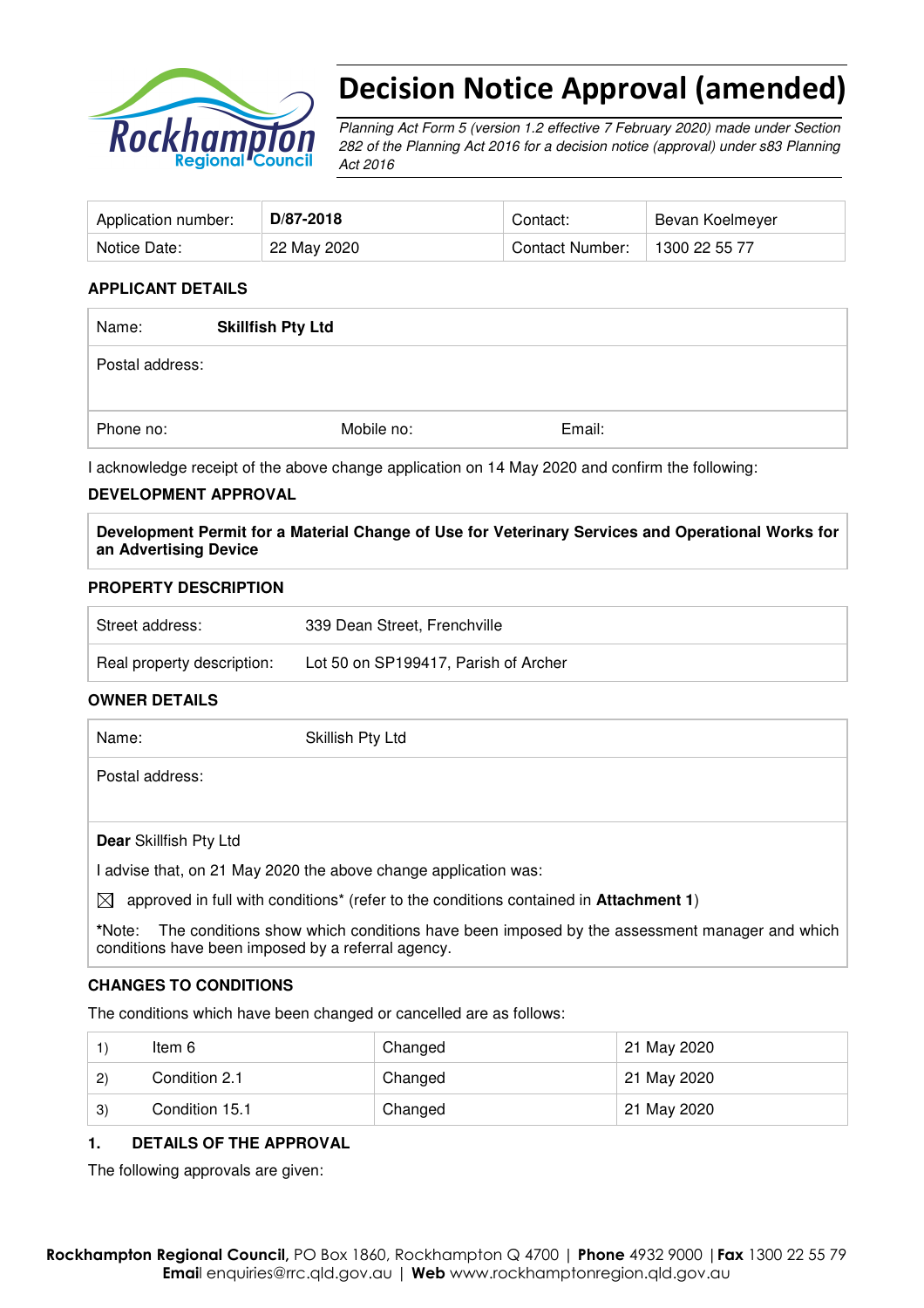|                                                                                                                                                                                                        | <b>Development</b><br><b>Permit</b> | Preliminary<br>Approval |
|--------------------------------------------------------------------------------------------------------------------------------------------------------------------------------------------------------|-------------------------------------|-------------------------|
| Development assessable under the planning scheme, superseded<br>planning scheme, a temporary local planning instrument, a master<br>plan or a preliminary approval which includes a variation approval | $\boxtimes$                         |                         |
| - Material change of use<br>- Operational work                                                                                                                                                         |                                     |                         |

## **2. CONDITIONS**

This approval is subject to the conditions in Attachment 1.

## **3. FURTHER DEVELOPMENT PERMITS REQUIRED**

Please be advised that the following development permits are required to be obtained before the development can be carried out:

| Type of development permit required | Subject of the required development permit |
|-------------------------------------|--------------------------------------------|
| <b>Operational Works</b>            | <b>Access and Parking Works</b>            |
|                                     | Roof and Allotment Drainage Works          |
| Plumbing and Drainage Works         |                                            |
| <b>Building Works</b>               |                                            |
| 4.<br><b>SUBMISSIONS</b>            | nil                                        |

#### **5. REFERRAL AGENCIES** NIL

### **6. THE APPROVED PLANS**

**The approved development must be completed and maintained generally in accordance with the approved drawings and documents:** 

| Drawing/report title          | Prepared by                              | Date             | Reference<br>number | Version/<br><u>issue</u> |
|-------------------------------|------------------------------------------|------------------|---------------------|--------------------------|
| Site Plan - Vacant Lot        | Elite Fitout Solutions Pty Ltd           | 7 November 2019  | 1791-101            | C                        |
| Proposed Site Plan            | Elite Fitout Solutions Pty Ltd           | 11 May 2020      | 1791-102            | Н                        |
| Proposed Floor Plan           | Elite Fitout Solutions Pty Ltd           | 7 November 2019  | 1791-103            | G                        |
| Elevations                    | Elite Fitout Solutions Pty Ltd           | 11 May 2020      | 1791-104            | G                        |
| Stormwater Management<br>Plan | <b>McMurtrie Consulting</b><br>Engineers | 7 September 2018 | 003-18-19           | <b>Rev B</b>             |

## **7. CURRENCY PERIOD FOR THE APPROVAL (s.85 of the Planning Act)**

The standard relevant periods stated in section 85 of Planning Act 20016 apply to each aspect of development in this approval, if not stated in the conditions of approval attached.

#### **8. STATEMENT OF REASONS**

| <b>Description of</b><br>the development | The proposed development is for a Minor Change to Development Permit D/87-2018<br>for a Material Change of Use for Veterinary Services and Operational Works for an<br><b>Advertising Device</b> |  |
|------------------------------------------|--------------------------------------------------------------------------------------------------------------------------------------------------------------------------------------------------|--|
| <b>Reasons for</b><br><b>Decision</b>    | The proposed development is an appropriate scale and size that reflects the<br>a)<br>purpose of the Low Density Residential Zone Code;                                                           |  |
|                                          | The proposal does not compromise the residential character and amenity of the<br>b)<br>surrounding area;                                                                                         |  |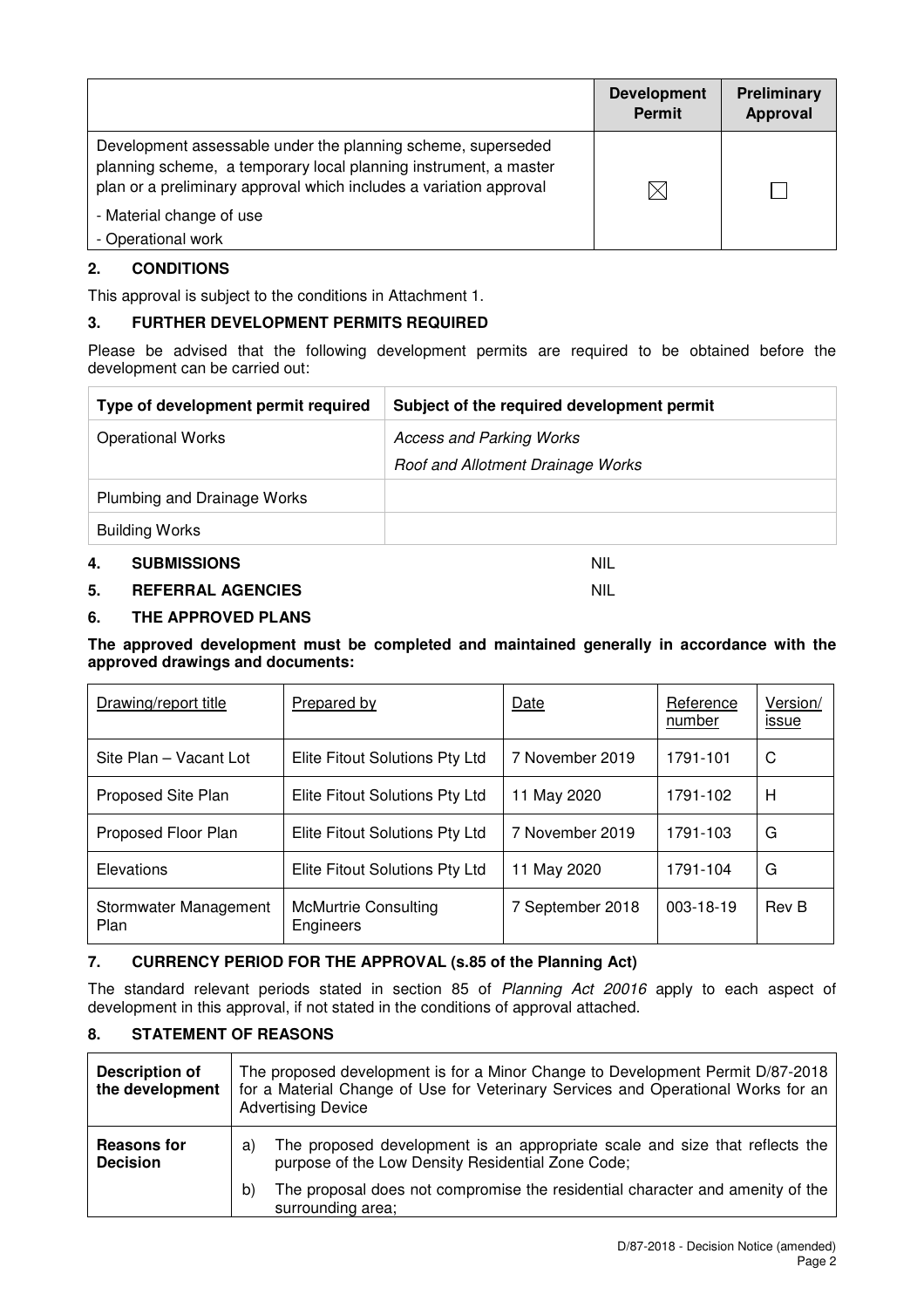|                                                    | C)                                                                                                                                                                                                                                                                                                                                                              | The proposed use does not compromise the strategic framework in the<br>Rockhampton Region Planning Scheme 2015;                                                                                                                 |  |  |  |
|----------------------------------------------------|-----------------------------------------------------------------------------------------------------------------------------------------------------------------------------------------------------------------------------------------------------------------------------------------------------------------------------------------------------------------|---------------------------------------------------------------------------------------------------------------------------------------------------------------------------------------------------------------------------------|--|--|--|
|                                                    | d)<br>Assessment of the development against the relevant zone purpose, planning<br>scheme codes and planning scheme policies demonstrates that the proposed<br>development will not cause significant adverse impacts on the surrounding<br>natural environment, built environment and infrastructure, community facilities,<br>or local character and amenity; |                                                                                                                                                                                                                                 |  |  |  |
|                                                    | e)                                                                                                                                                                                                                                                                                                                                                              | The proposed development does not compromise the relevant State Planning<br>Policy; and                                                                                                                                         |  |  |  |
|                                                    | f)<br>benchmarks.                                                                                                                                                                                                                                                                                                                                               | On balance, the application should be approved because the circumstances<br>favour Council exercising its discretion to approve the application even though<br>the development does not comply with an aspect of the assessment |  |  |  |
| <b>Assessment</b><br><b>Benchmarks</b>             | The proposed development was assessed against the following assessment<br>benchmarks:                                                                                                                                                                                                                                                                           |                                                                                                                                                                                                                                 |  |  |  |
|                                                    |                                                                                                                                                                                                                                                                                                                                                                 | Low Density Residential Zone Code;                                                                                                                                                                                              |  |  |  |
|                                                    | <b>Advertising Devices Code;</b><br>٠                                                                                                                                                                                                                                                                                                                           |                                                                                                                                                                                                                                 |  |  |  |
|                                                    | Access, Parking and Transport Code;<br>٠                                                                                                                                                                                                                                                                                                                        |                                                                                                                                                                                                                                 |  |  |  |
|                                                    | Landscape Code;<br>٠                                                                                                                                                                                                                                                                                                                                            |                                                                                                                                                                                                                                 |  |  |  |
|                                                    | Stormwater Management Code;<br>٠                                                                                                                                                                                                                                                                                                                                |                                                                                                                                                                                                                                 |  |  |  |
|                                                    | Waste Management Code; and<br>٠                                                                                                                                                                                                                                                                                                                                 |                                                                                                                                                                                                                                 |  |  |  |
|                                                    | Water and Sewer Code.                                                                                                                                                                                                                                                                                                                                           |                                                                                                                                                                                                                                 |  |  |  |
| <b>Compliance with</b><br>assessment<br>benchmarks | The development was assessed against all of the assessment benchmarks listed<br>above and complies with all of these with the exception listed below.                                                                                                                                                                                                           |                                                                                                                                                                                                                                 |  |  |  |
|                                                    | Reasons for the approval despite non-compliance with<br><b>Assessment</b><br><b>Benchmark</b><br>benchmark                                                                                                                                                                                                                                                      |                                                                                                                                                                                                                                 |  |  |  |
|                                                    | The proposed 1.5 metre solid fence along the primary street frontage<br>Low Density<br>Residential<br>has been setback into the property to allow integration with the built<br>form of the proposed building, therefore ensuring the fence will not<br>Zone Code<br>(PO13)<br>visually dominate the street frontage.                                           |                                                                                                                                                                                                                                 |  |  |  |
| <b>Matters</b>                                     | (i)                                                                                                                                                                                                                                                                                                                                                             | The State Planning Policy - Part E;                                                                                                                                                                                             |  |  |  |
| prescribed by<br>regulation                        | The Central Queensland Regional Plan;<br>(II)                                                                                                                                                                                                                                                                                                                   |                                                                                                                                                                                                                                 |  |  |  |
|                                                    | (iii)                                                                                                                                                                                                                                                                                                                                                           | The Rockhampton Region Planning Scheme 2015; and                                                                                                                                                                                |  |  |  |
|                                                    | (iv)                                                                                                                                                                                                                                                                                                                                                            | The common material, being the material submitted with the application.                                                                                                                                                         |  |  |  |

## **9. RIGHTS OF APPEAL**

The rights of an applicant to appeal to a tribunal or the Planning and Environment Court against a decision about a development application are set out in chapter 6, part 1 of the Planning Act 2016. For particular applications, there may also be a right to make an application for a declaration by a tribunal (see chapter 6, part 2 of the Planning Act 2016).

#### Appeal by an applicant

An applicant for a development application may appeal to the Planning and Environment Court against the following:

- the refusal of all or part of the development application
- a provision of the development approval
- the decision to give a preliminary approval when a development permit was applied for
- a deemed refusal of the development application.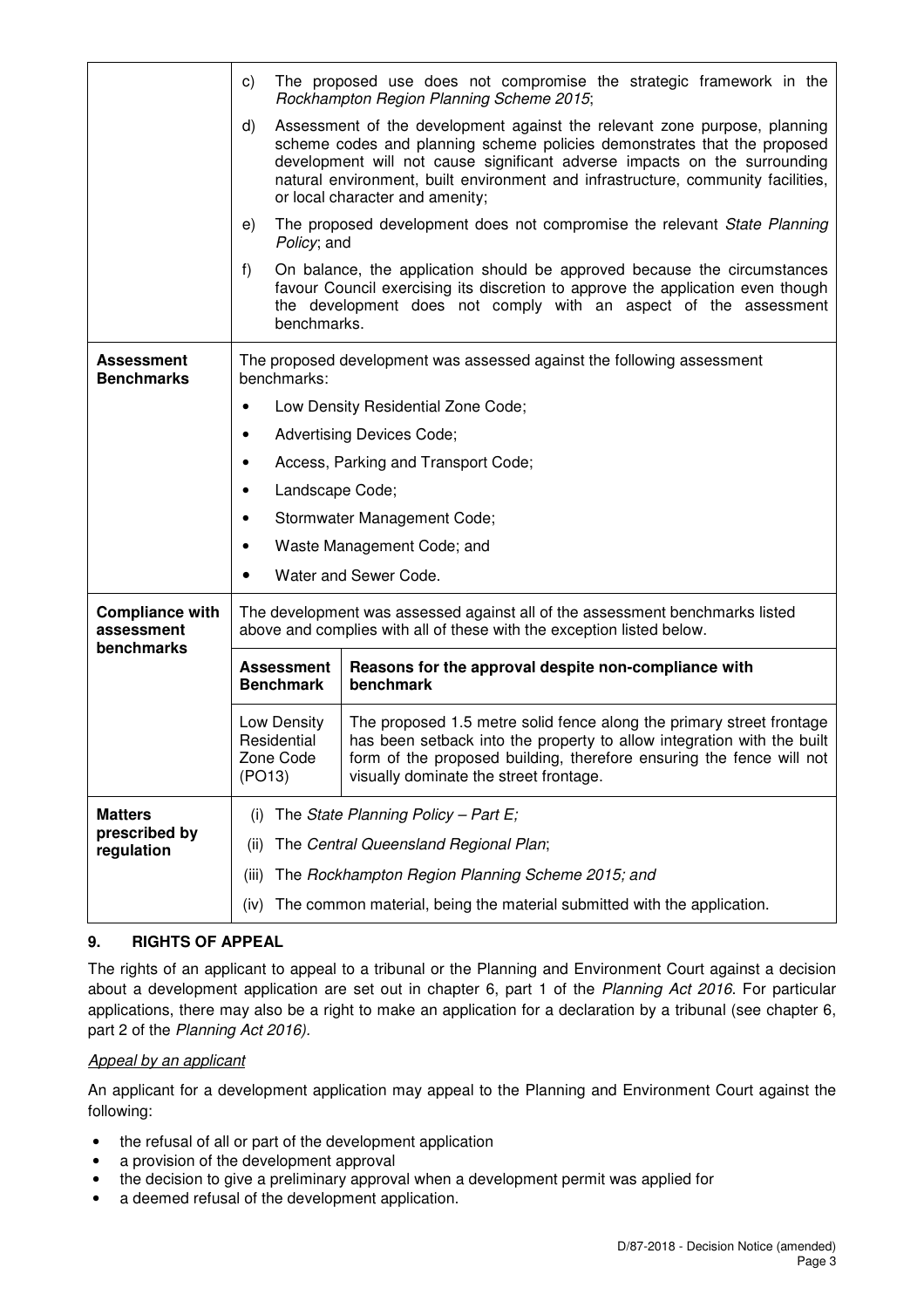An applicant may also have a right to appeal to the Development tribunal. For more information, see schedule 1 of the Planning Act 2016.

The timeframes for starting an appeal in the Planning and Environment Court are set out in section 229 of the Planning Act 2016.

**Attachment 2** is an extract from the Planning Act 2016 that sets down the applicant's appeal rights and the appeal rights of a submitter.

#### **10. WHEN THE DEVELOPMENT APPROVAL TAKES EFFECT**

This development approval takes effect:

From the time the decision notice is given  $-$  if there is no submitter and the applicant does not appeal the decision to the court.

Or

- When the submitter's appeal period ends – if there is a submitter and the applicant does not appeal the decision to the court.

Or

- Subject to the decision of the court, when the appeal is finally decided – if an appeal is made to the court.

#### **11. ORIGINAL DECISION ASSESSMENT MANAGER**

| Name:                    | Tarnya Fitzgibbon<br><b>COORDINATOR</b> | Date: 26 October 2018 |
|--------------------------|-----------------------------------------|-----------------------|
|                          | DEVELOPMENT ASSESSMENT                  |                       |
| $\overline{\phantom{a}}$ |                                         |                       |

#### **12. ASSESSMENT MANAGER**

| Name: | Tarnya Fitzgibbon<br><b>COORDINATOR</b> | Signature: | Date: 22 May 2020 |
|-------|-----------------------------------------|------------|-------------------|
|       | DEVELOPMENT ASSESSMENT                  |            |                   |

#### **Attachment 1 – Conditions of the approval**

**Part 1 – Conditions imposed by the assessment manager [Note: where a condition is imposed about** infrastructure under Chapter 4 of the Planning Act 2016, the relevant provision of the Act under which this condition was imposed must be specified.]

#### **Attachment 2—Extract on appeal rights**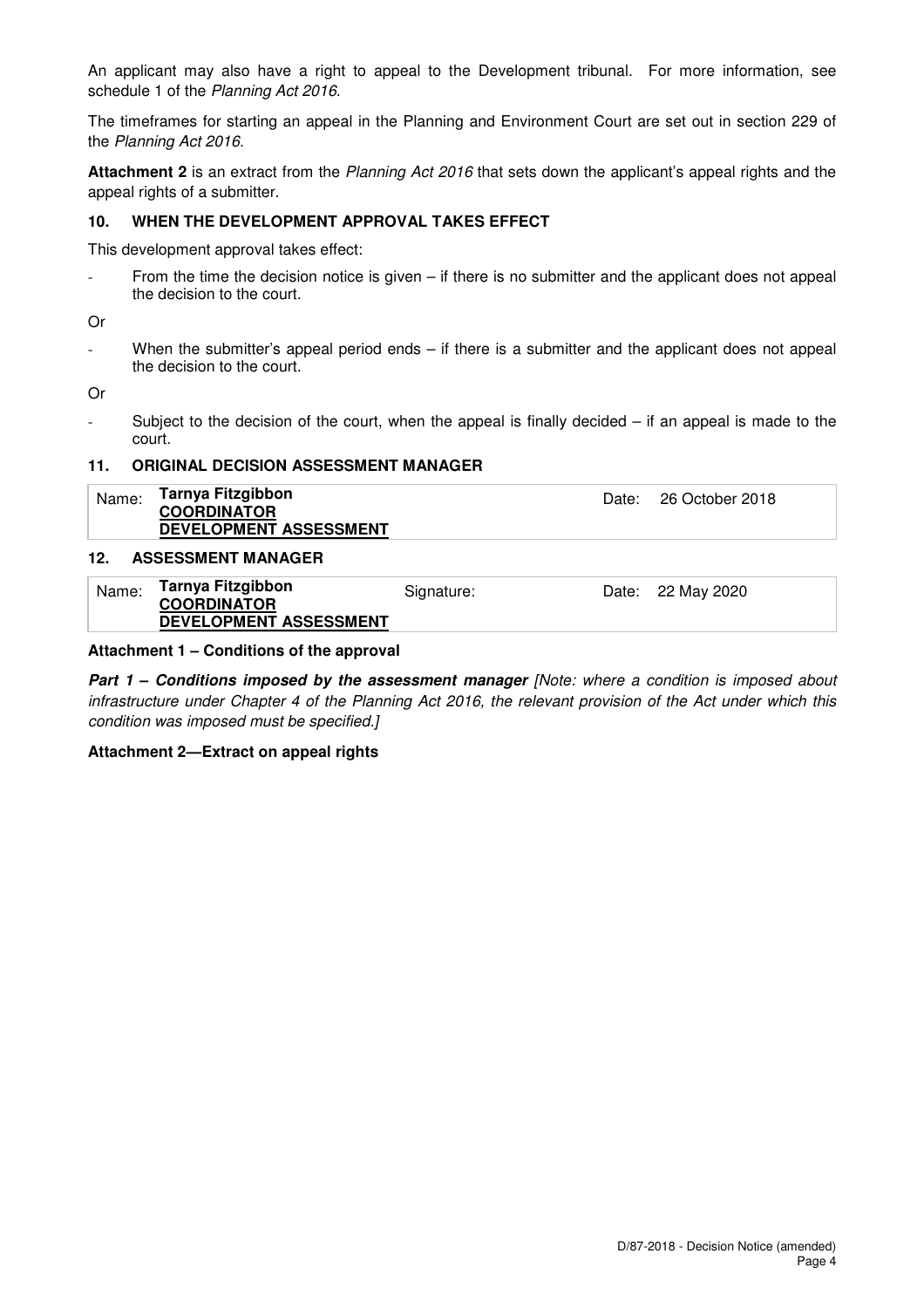

## **Attachment 1 – Part 1 Rockhampton Regional Council Conditions**

Planning Act 2016

## **Part A - Material Change Of Use for Veterinary Services**

## 1.0 ADMINISTRATION

- 1.1 The Developer and his employee, agent, contractor or invitee is responsible for ensuring compliance with the conditions of this development approval.
- 1.2 Where these Conditions refer to "Council" in relation to requiring Council to approve or to be satisfied as to any matter, or conferring on the Council a function, power or discretion, that role may be fulfilled in whole or in part by a delegate appointed for that purpose by the Council.
- 1.3 All conditions, works, or requirements of this development approval must be undertaken, completed, and be accompanied by a Compliance Certificate for any operational works required by this development approval:
	- 1.3.1 to Council's satisfaction;
	- 1.3.2 at no cost to Council; and
	- 1.3.3 prior to the commencement of the use.

unless otherwise stated.

- 1.4 Infrastructure requirements of this development approval must be contributed to the relevant authorities, where applicable, at no cost to Council, prior to the commencement of the use, unless otherwise stated.
- 1.5 The following further Development Permits must be obtained prior to the commencement of any works associated with their purposes:
	- 1.5.1 Operational Works:
		- (i) Access and Parking Works;
		- (ii) Roof and Allotment Drainage;
	- 1.5.2 Plumbing and Drainage Works; and
	- 1.5.3 Building Works.
- 1.6 All Development Permits for Operational Works and Plumbing and Drainage Works must be obtained prior to the issue of a Development Permit for Building Works.
- 1.7 All works must be designed, constructed and maintained in accordance with the relevant Council policies, guidelines and standards, unless otherwise stated.
- 1.8 All engineering drawings/specifications, design and construction works must be in accordance with the requirements of the relevant Australian Standards and must be approved, supervised and certified by a Registered Professional Engineer of Queensland.

#### 2.0 APPROVED PLANS AND DOCUMENTS

2.1 The approved development must be completed and maintained generally in accordance with the approved plans and documents, except where amended by any condition of this development approval:

| Drawing/report title      | <b>Prepared by</b>                       | Date                       | Reference<br>number | Version<br>/issue |
|---------------------------|------------------------------------------|----------------------------|---------------------|-------------------|
| Site Plan – Vacant<br>Lot | <b>Elite Fitout Solutions</b><br>Pty Ltd | 7 November 2019   1791-101 |                     |                   |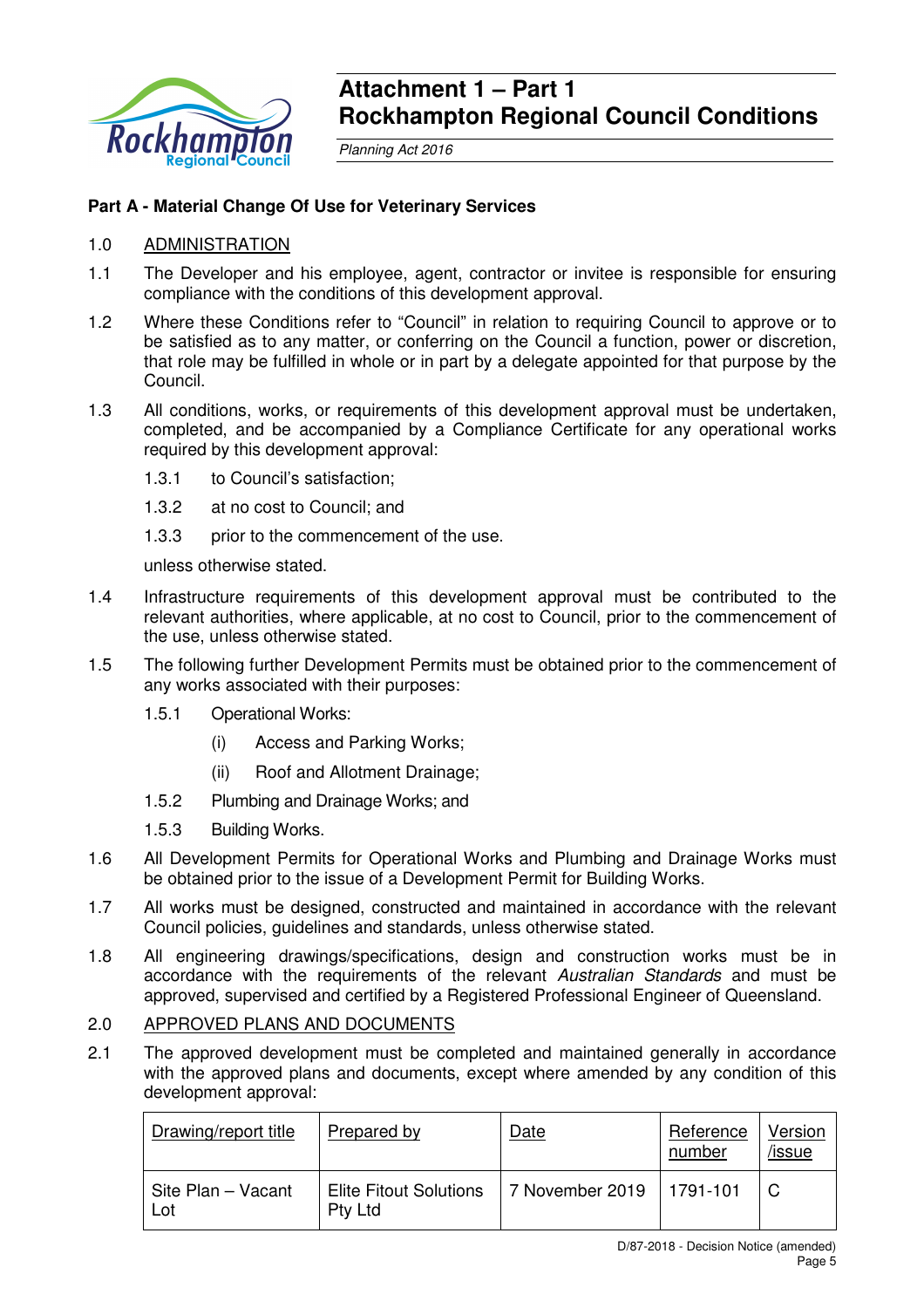| Proposed Site Plan            | <b>Elite Fitout Solutions</b><br>Pty Ltd | 11 May 2020      | 1791-102  | H            |
|-------------------------------|------------------------------------------|------------------|-----------|--------------|
| Proposed Floor Plan           | <b>Elite Fitout Solutions</b><br>Pty Ltd | 7 November 2019  | 1791-103  | G            |
| Elevations                    | <b>Elite Fitout Solutions</b><br>Pty Ltd | 11 May 2020      | 1791-104  | G            |
| Stormwater<br>Management Plan | <b>McMurtrie Consulting</b><br>Engineers | 7 September 2018 | 003-18-19 | <b>Rev B</b> |

- 2.2 Where there is any conflict between the conditions of this development approval and the details shown on the approved plans and documents, the conditions of this development approval must prevail.
- 2.3 Where conditions require the above plans or documents to be amended, the revised document(s) must be submitted for approval by Council prior to the submission of an application for a Development Permit for Operational Works.

## 3.0 ACCESS AND PARKING WORKS

- 3.1 A Development Permit for Operational Works (access and parking works) must be obtained prior to the commencement of any access and parking works on the development site.
- 3.2 All access and parking works must be designed and constructed in accordance with the approved plans (refer to condition 2.1), Capricorn Municipal Development Guidelines, Australian Standard AS2890 "Parking facilities" and the provisions of a Development Permit for Operational Works (access and parking works).
- 3.3 All car parking and access areas must be paved or sealed to Council's satisfaction. Design and construction must be in accordance with the provisions of a Development Permit for Operational Works (access and parking works).
- 3.4 Any redundant vehicular crossovers must be replaced by Council standard kerb and channel.
- 3.5 All vehicles must ingress and egress the development in a forward gear.
- 3.6 Universal access parking spaces must be provided on-site in accordance with Australian Standard AS2890.6 "Parking facilities - Off-street parking for people with disabilities".
- 3.7 Parking spaces must be line-marked in accordance with the approved Site Plan (refer to condition 2.1) and in accordance with the Australian Standard AS2890 "Parking facilities" and the provisions of a Development Permit for Operational Works (access and parking works).
- 3.8 All vehicle operations associated with the development must be directed by suitable directional, informative, regulatory or warning signs in accordance with Australian Standard AS1742.1 "Manual of uniform traffic control devices" and Australian Standard AS2890.1 "Parking facilities – Off-street car parking".
- 3.9 All internal pedestrian pathways must be designed and constructed in accordance with Australian Standard AS1428 "Design for access and mobility".

## 4.0 PLUMBING AND DRAINAGE WORKS

- 4.1 A Development Permit for Plumbing and Drainage Works must be obtained prior to any Plumbing and Drainage works on the development site.
- 4.2 All internal plumbing and drainage works must be designed and constructed in accordance with the approved plans (refer to condition 2.1), Capricorn Municipal Development Guidelines, Water Supply (Safety and Reliability) Act 2008, Plumbing and Drainage Act 2002, Council's Plumbing and Drainage Policies and the provisions of a Development Permit for Plumbing and Drainage Works.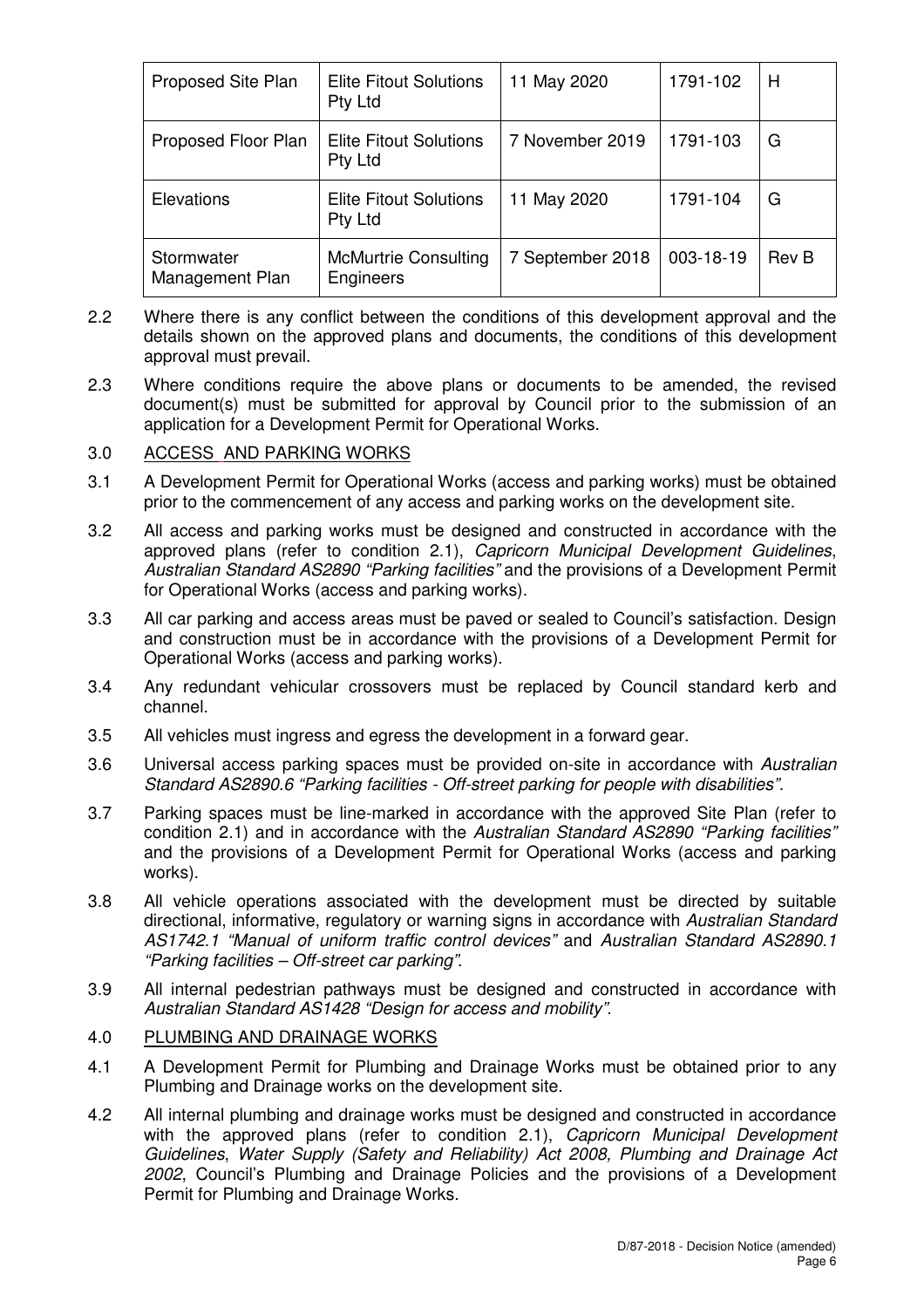4.3 The development must be connected to Council's reticulated sewerage and water networks.

Note: Council has concerns that a gravity connection to the existing sewerage connection point will not be possible whilst maintaining compliant pipe grades. This matter will need to be addressed as part of the Development Permit for Plumbing and Drainage Works.

4.4 Sewer connections and water meter boxes located within trafficable areas must be raised or lowered to suit the finished surface levels and must be provided with heavy duty trafficable lids.

## 5.0 ROOF AND ALLOTMENT DRAINAGE WORKS

- 5.1 A Development Permit for Operational Works (roof and allotment drainage works) must be obtained prior to the commencement of any drainage works on the development site.
- 5.2 All roof and allotment drainage works must be designed and constructed in accordance with the approved plans (refer to condition 2.1), Queensland Urban Drainage Manual, Capricorn Municipal Development Guidelines, sound engineering practice and the provisions of a Development Permit for Operational Works (roof and allotment drainage works).
- 5.3 All roof and allotment runoff from the development must be directed to a lawful point of discharge and must not restrict, impair or change the natural flow of runoff water or cause a nuisance to surrounding land or infrastructure.
- 5.4 The development must not increase peak stormwater runoff for a selected range of storm events up to and including a one per cent (1%) Annual exceedance probability storm event, for the post-development conditions.
- 5.5 The material located within the overland flow path in the south-western corner of the lot must be removed and the overland flow path profile reinstated prior to commencement of the use.

## 6.0 SITE WORKS

- 6.1 All earthworks must be undertaken in accordance with Australian Standard AS3798 "Guidelines on earthworks for commercial and residential developments".
- 6.2 Site works must be constructed such that they do not, at any time, in any way restrict, impair or change the natural flow of runoff water, or cause a nuisance or worsening to surrounding land or infrastructure.
- 6.3 Any vegetation cleared or removed must be:
	- (i) mulched on-site and utilised on-site for landscaping purposes to Council's satisfaction, or in accordance with the approved landscaping plan; or
	- (ii) removed for disposal at a location approved by Council,

within sixty (60) days of clearing. Any vegetation removed must not be burnt.

## 7.0 BUILDING WORKS

- 7.1 A Development Permit for Building Works must be obtained prior to the commencement of any building works on the development site.
- 7.2 All external elements, such as air conditioners, must be adequately screened from public view, to Council's satisfaction.

## 8.0 LANDSCAPING WORKS

- 8.1 All landscaping must be established generally in accordance with the approved plans (refer to condition 2.1). The landscaping must be constructed and/or established prior to the commencement of the use and the landscape areas must predominantly contain plant species that are locally native to the Central Queensland region due to their low water dependency.
- 8.2 The landscaped areas must be subject to:
	- 8.2.1 a watering and maintenance plan during the establishment moment; and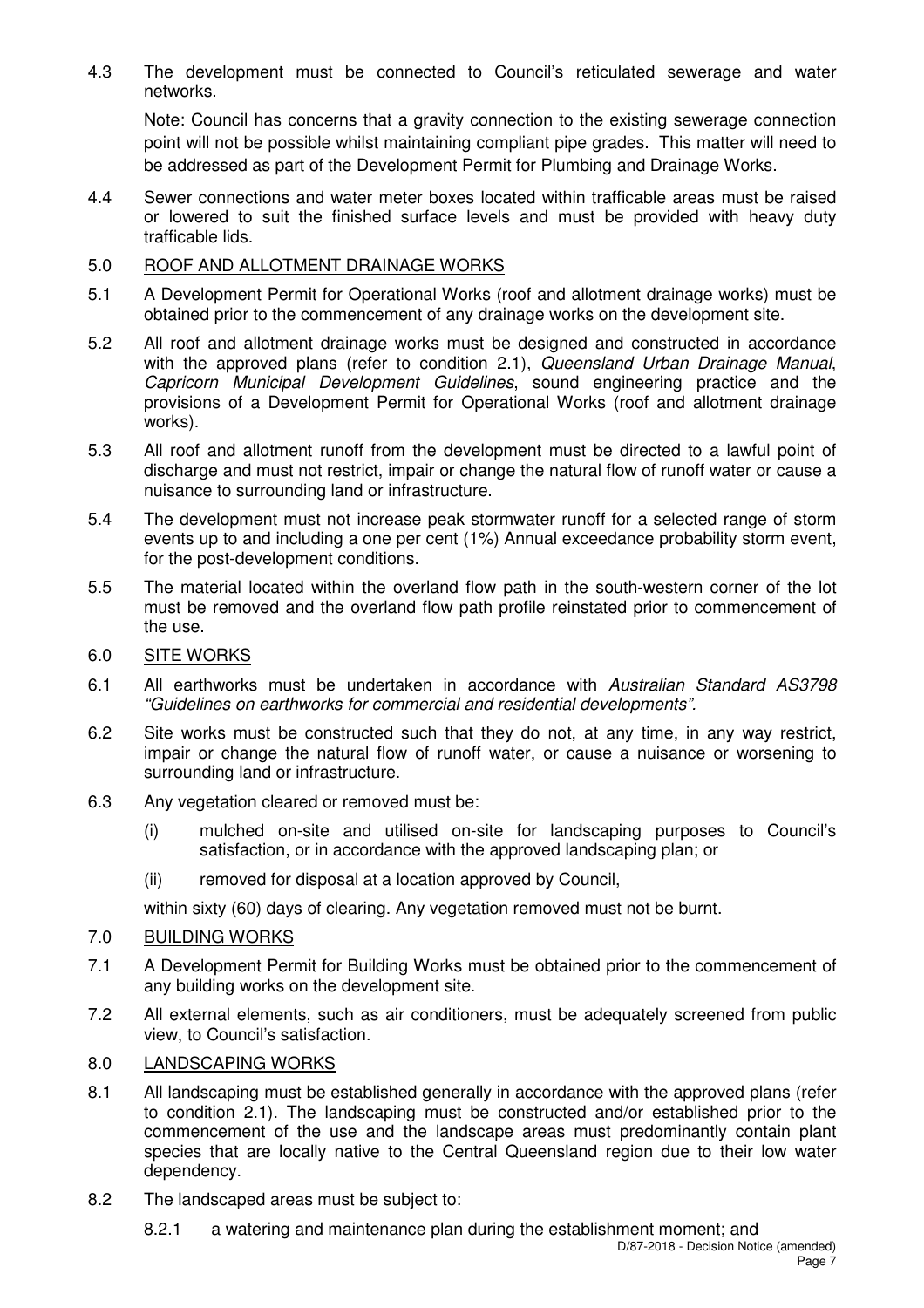8.2.2 an ongoing maintenance and replanting programme.

## 9.0 ELECTRICITY

9.1 Electricity services must be provided to the development in accordance with the standards and requirements of the relevant service provider.

## 10.0 TELECOMMUNICATIONS

10.1 Telecommunications services must be provided to the development in accordance with the standards and requirements of the relevant service provider. Unless otherwise stipulated by telecommunications legislation at the time of installation, this includes all necessary pits and pipes, and conduits that provide a connection to the telecommunications network.

### 11.0 ASSET MANAGEMENT

- 11.1 Any alteration necessary to electricity, telephone, water mains, sewerage mains, and/or public utility installations resulting from the development or in connection with the development, must be undertaken and completed at no cost to Council.
- 11.2 Any damage to existing stormwater, water supply and sewerage infrastructure, kerb and channel, pathway or roadway (including removal of concrete slurry from public land and Council infrastructure), that occurs while any works are being carried out in association with this development approval must be repaired at full cost to the developer. This includes the reinstatement of any existing traffic signs or pavement markings that may have been removed or damaged.

### 12.0 ENVIRONMENTAL

12.1 An Erosion Control and Stormwater Control Management Plan prepared by a Registered Professional Engineer of Queensland in accordance with the Capricorn Municipal Design Guidelines, must be implemented, monitored and maintained for the duration of the development works, and until all exposed soil areas are permanently stabilised (for example, turfed, hydromulched, concreted, landscaped). The plan must be available on-site for inspection by Council Officers whilst all works are being carried out.

## 13.0 ENVIRONMENTAL HEALTH

- 13.1 Any lighting devices associated with the development, such as sensory lighting, must be positioned on the development site and shielded so as not to cause glare or other nuisance to nearby residents and motorists. Night lighting must be designed, constructed and operated in accordance with Australian Standard AS4282 "Control of the obtrusive effects of outdoor lighting".
- 13.2 Noise emitted from the activity must not cause an environmental nuisance.
- 13.3 Operations on the site must have no significant impact on the amenity of adjoining premises or the surrounding area due to the emission of light, noise or dust.
- 13.4 When requested by Council, noise monitoring must be undertaken and recorded within three (3) months, to investigate any genuine complaint of nuisance caused by noise. The monitoring data, an analysis of the data and a report, including noise mitigation measures, must be provided to Council within fourteen (14) days of the completion of the investigation. Council may require any noise mitigation measures identified in the assessment to be implemented within appropriate timeframes. Noise measurements must be compared with the acoustic quality objectives specified in the most recent edition of the Environmental Protection (Noise) Policy 2008.

## 14.0 OPERATING PROCEDURES

- 14.1 All construction materials, waste, waste skips, machinery and contractors' vehicles must be located and stored or parked within the development site. Storage of materials or parking of construction machinery or contractors' vehicles must not occur within Dean Street.
- 14.2 All waste storage areas must be:
	- 14.2.1 kept in a clean and tidy condition; and
	- 14.2.2 maintained in accordance with Environmental Protection Regulation 2008.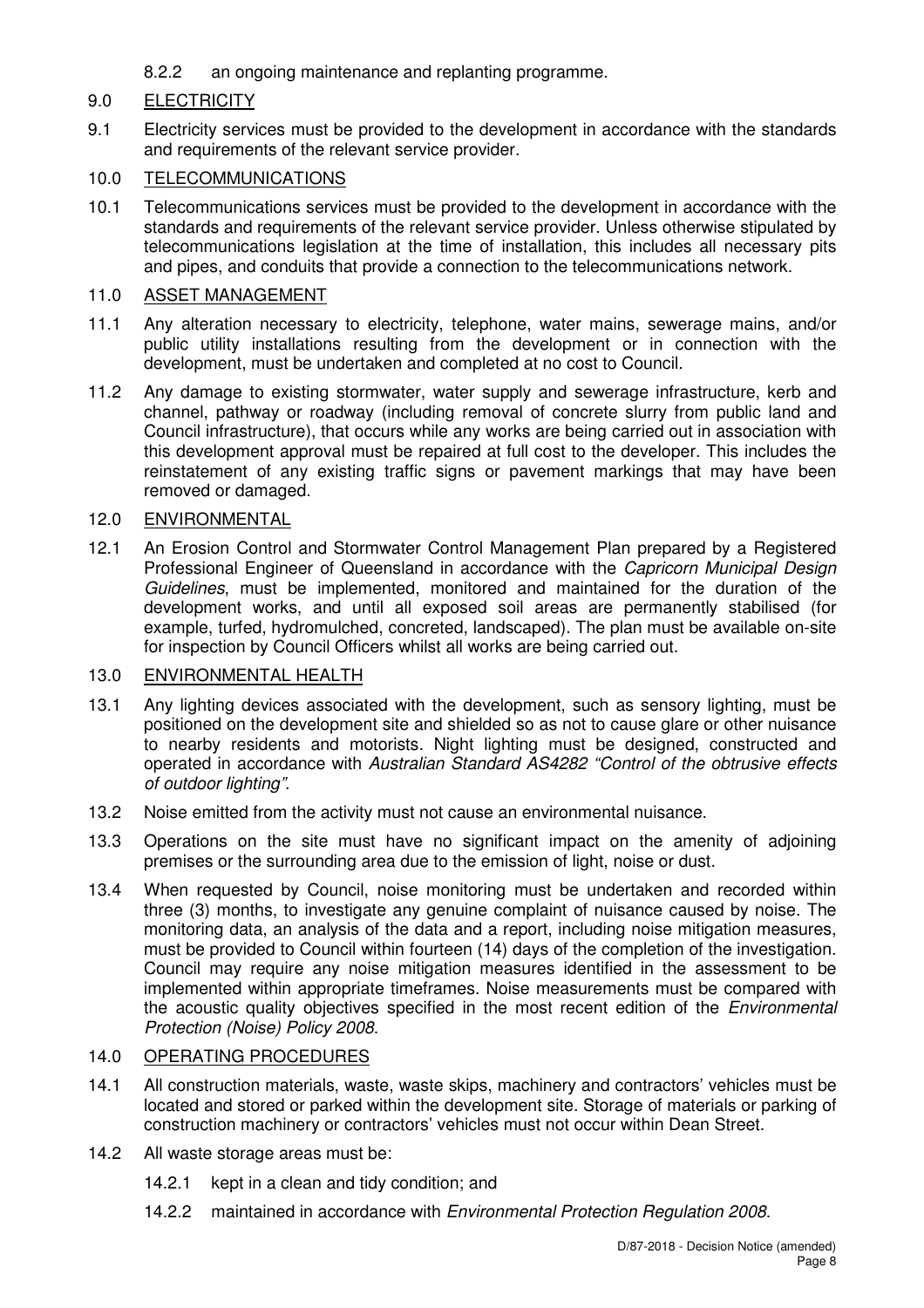## **Part B – Operational Works for an Advertising Device (fence sign)**

## 15.0 ADMINISTRATION

15.1 The approved signage must be completed and maintained generally in accordance with the approved drawings and documents, except where amended by the conditions of this permit.

| Drawing/report title | Prepared by                              | Date        | Reference<br>number | Version<br>/issue |
|----------------------|------------------------------------------|-------------|---------------------|-------------------|
| Proposed Site Plan   | <b>Elite Fitout Solutions</b><br>Pty Ltd | 11 May 2020 | 1791-102            | Н                 |
| Elevations           | <b>Elite Fitout Solutions</b><br>Pty Ltd | 11 May 2020 | 1791-104            | G                 |

- 15.2 Where there is any conflict between the conditions of this approval and the details shown on the approved plans and documents, the conditions of approval must prevail.
- 15.3 The Developer is responsible for ensuring compliance with this approval and the Conditions of the approval by an employee, agent, contractor or invitee of the Developer.
- 15.4 Where these Conditions refer to "Council" in relation to requiring Council to approve or to be satisfied as to any matter, or conferring on the Council a function, power or discretion, that role of the Council may be fulfilled in whole or in part by a delegate appointed for that purpose by the Council.
- 15.5 All conditions of this approval must be undertaken and completed to the satisfaction of Council, at no cost to Council.
- 15.6 Unless otherwise stated, all works must be designed, constructed and maintained in accordance with the relevant Council policies, guidelines and standards.

## 16.0 ADVERTISING DEVICE CONSTRUCTION

- 16.1 All Construction work and other associated activities are permitted only between 0700 hours and 1800 hours Monday to Saturday. No work is permitted on Sundays or public holidays. All requirements of the Environmental Protection Act 1994 and Environmental Protection Requiations 2008 must be observed at all times.
- 16.2 All construction materials, waste, waste skips, machinery and contractors' vehicles must be located and stored or parked within the site.
- 16.3 Any damage to, or alterations necessary, to electricity, telephone, water mains, sewerage mains, stormwater drains, and/or public utility installations resulting from the development or in connection with the development, must be undertaken immediately at full cost to the Developer.

#### 17.0 OPERATING PROCEDURE

- 17.1 All signage must only display or advertise a matter associated with the primary purpose for which the premises are used, or the purpose stated in this approval.
- 17.2 All signage must be maintained by the premises owner, to a standard that ensures public safety and does not adversely impact the visual amenity.
- 17.3 Any lighting devices associated with the signage, such as sensory lighting, must be positioned on the site and shielded so as not to cause glare or other nuisance to nearby residents or motorists. Night lighting must be designed, constructed and operated in accordance with 'Australian Standard AS4282 – Control of the obtrusive effects of outdoor lighting'.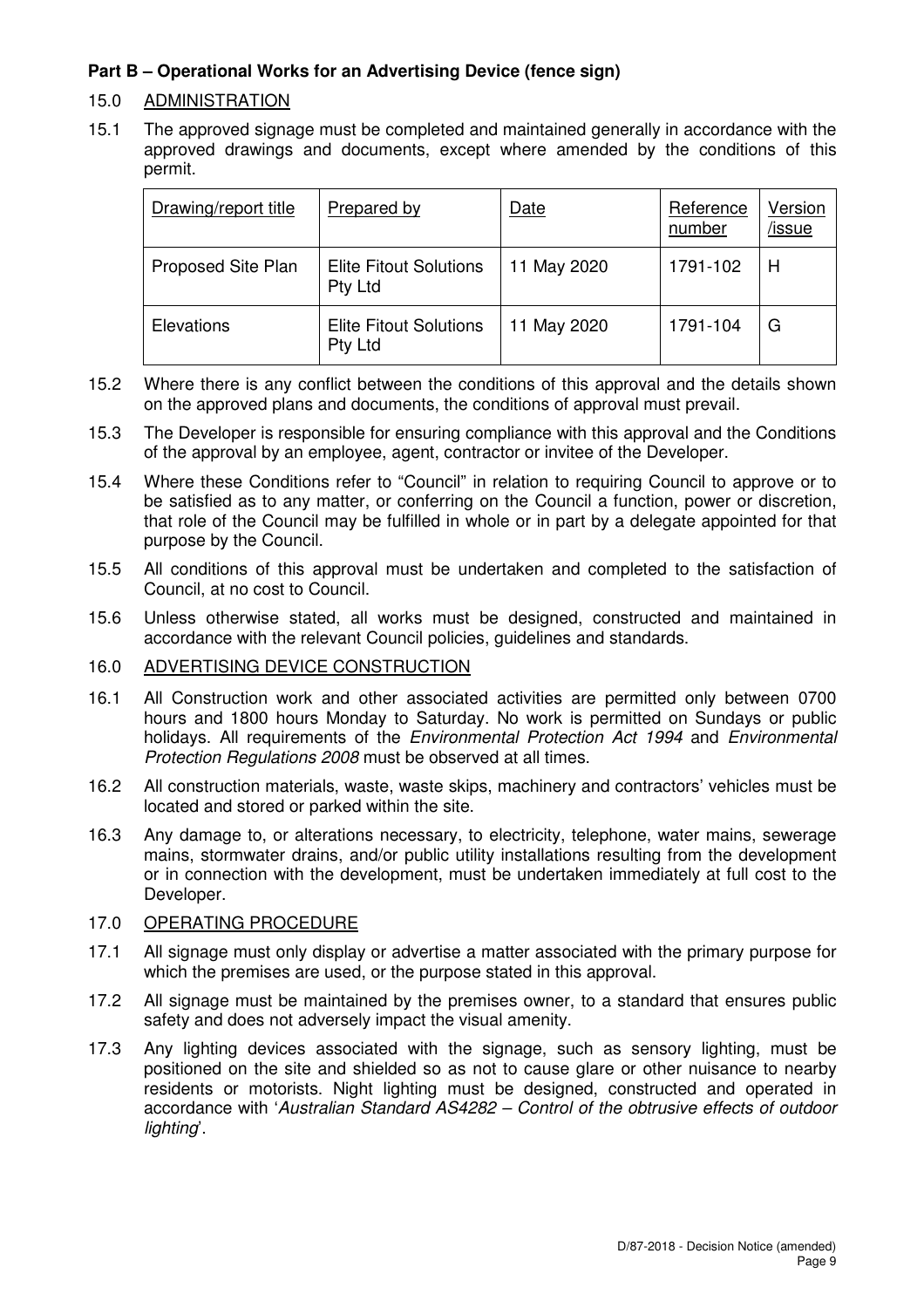## ADVISORY NOTES

## NOTE 1. General Environmental Duty

General environmental duty under the Environmental Protection Act 1994 prohibits unlawful environmental nuisance caused by noise, aerosols, particles, dust, ash, fumes, light, odour or smoke beyond the boundaries of the development site during all stages of the development including earthworks, construction and operation.

## NOTE 2. General Safety Of Public During Construction

The Work Health and Safety Act 2011 and Manual of Uniform Traffic Control Devices must be complied with in carrying out any construction works, and to ensure safe traffic control and safe public access in respect of works being constructed on a road.

## NOTE 3. Infrastructure Charges Notice

This application is subject to infrastructure charges in accordance with Council policies. The charges are presented on an Amended Infrastructure Charges Notice.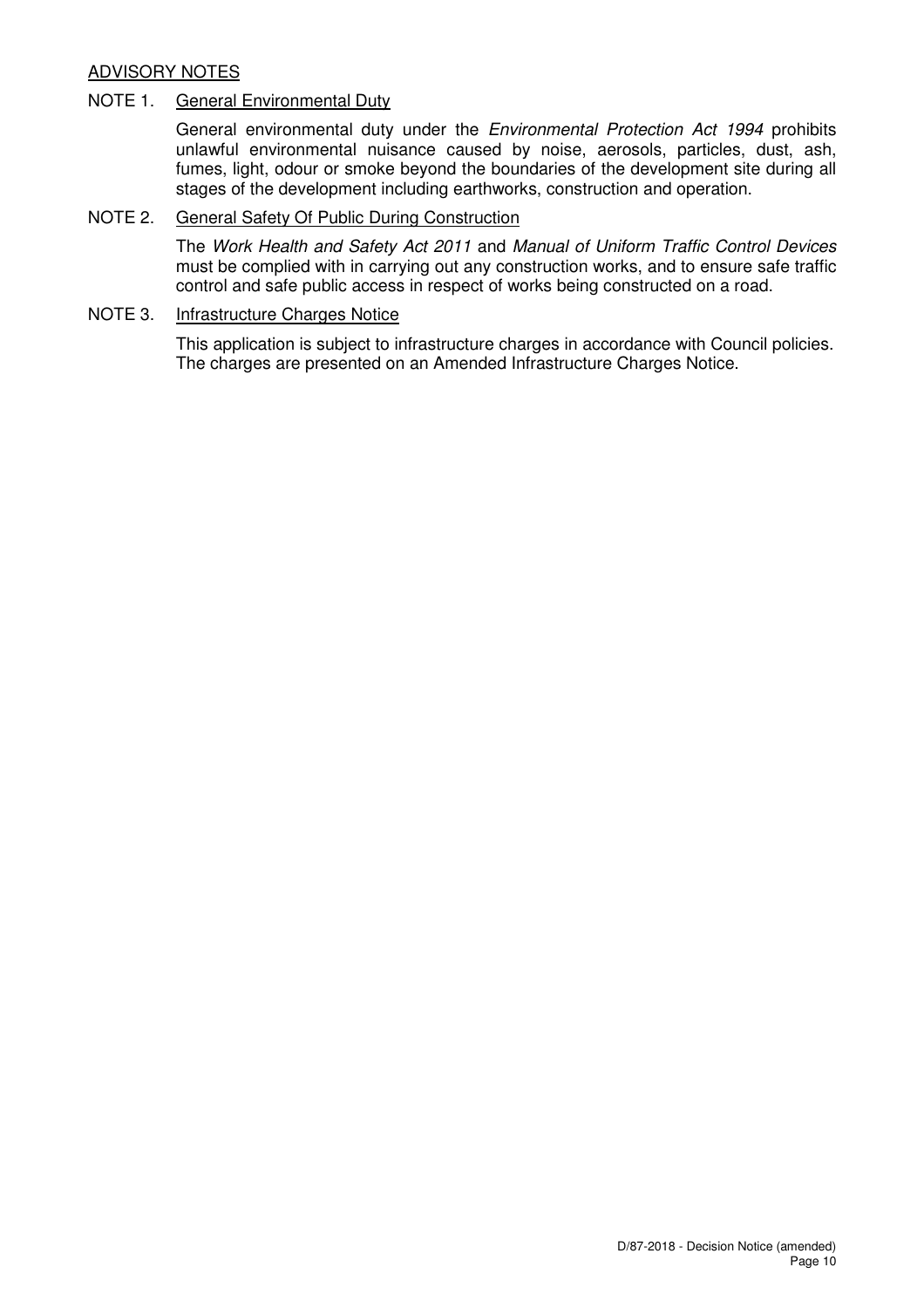

## **Attachment 2 - Appeal Rights**

PLANNING ACT 2016

The following is an extract from the Planning Act 2016 (Chapter 6)

## **Appeal rights**

#### **229 Appeals to tribunal or P&E Court**

- (1) Schedule 1 states—
	- (a) matters that may be appealed to— (i) either a tribunal or the P&E Court; or (ii) only a tribunal; or
		- (iii) only the P&E Court; and
	- (b) the person— (i) who may appeal a matter (the **appellant**); and (ii) who is a respondent in an appeal of the matter; and (iii) who is a co-respondent in an appeal of the matter; and
		- (iv) who may elect to be a co-respondent in an appeal of the matter.
- (2) An appellant may start an appeal within the appeal period.
- (3) The **appeal period** is—
	- (a) for an appeal by a building advisory agency—10 business days after a decision notice for the decision is given to the agency or
	- (b) for an appeal against a deemed refusal—at any time after the deemed refusal happens; or
	- (c) for an appeal against a decision of the Minister, under chapter 7, part 4, to register premises or to renew the registration of premises—20 business days after a notice is published under section 269(3)(a) or (4); or
	- (d) for an appeal against an infrastructure charges notice-20 business days after the infrastructure charges notice is given to the person; or
	- (e) for an appeal about a deemed approval of a development application for which a decision notice has not been given—30 business days after the applicant gives the deemed approval notice to the assessment manager; or
	- (f) for any other appeal—20 business days after a notice of the decision for the matter, including an enforcement notice, is given to the person.
	- **Note**

See the P&E Court Act for the court's power to extend the appeal period.

- (4) Each respondent and co-respondent for an appeal may be heard in the appeal.
- (5) If an appeal is only about a referral agency's response, the assessment manager may apply to the tribunal or P&E Court to withdraw from the appeal.
- (6) To remove any doubt, it is declared that an appeal against an infrastructure charges notice must not be about—
	- (a) the adopted charge itself; or
	- (b) for a decision about an offset or refund—
		- (i) the establishment cost of trunk infrastructure identified in a LGIP; or
	- (ii) the cost of infrastructure decided using the method included in the local government's charges resolution.

#### **230 Notice of appeal**

- (1) An appellant starts an appeal by lodging, with the registrar of the tribunal or P&E Court, a notice of appeal that— (a) is in the approved form; and
	- (b) succinctly states the grounds of the appeal.
- (2) The notice of appeal must be accompanied by the required fee.
- (3) The appellant or, for an appeal to a tribunal, the registrar must, within the service period, give a copy of the notice of appeal to—
- (a) the respondent for the appeal; and
- (b) each co-respondent for the appeal; and
- (c) for an appeal about a development application under schedule 1, table 1, item 1—each principal submitter for the development application; and
- (d) for an appeal about a change application under schedule 1, table 1, item 2—each principal submitter for the change application; and
- (e) each person who may elect to become a co-respondent for the appeal, other than an eligible submitter who is not a principal submitter in an appeal under paragraph (c) or (d); and
- (f) for an appeal to the P&E Court—the chief executive; and
- (g) for an appeal to a tribunal under another Act—any other person who the registrar considers appropriate.
- (4) The **service period** is—
	- (a) if a submitter or advice agency started the appeal in the P&E Court—2 business days after the appeal is started; or
	- (b) otherwise—10 business days after the appeal is started.
- (5) A notice of appeal given to a person who may elect to be a co-respondent must state the effect of subsection
- (6) A person elects to be a co-respondent by filing a notice of election, in the approved form, within 10 business days

after the notice of appeal is given to the person*.*

#### **231 Other appeals**

- (1) Subject to this chapter, schedule 1 and the P&E Court Act, unless the Supreme Court decides a decision or other matter under this Act is affected by jurisdictional error, the decision or matter is non-appealable.
- (2) The Judicial Review Act 1991, part 5 applies to the decision or matter to the extent it is affected by jurisdictional error.
- (3) A person who, but for subsection (1) could have made an application under the Judicial Review Act 1991 in relation to the decision or matter, may apply under part 4 of that Act for a statement of reasons in relation to the decision or matter.
- (4) In this section— **decision** includes—
	- (a) conduct engaged in for the purpose of making a decision; and
	- (b) other conduct that relates to the making of a decision; and
	- (c) the making of a decision or the failure to make a decision; and
	- (d) a purported decision; and
	- (e) a deemed refusal.
- **non-appealable**, for a decision or matter, means the decision or matter—
	- (a) is final and conclusive; and
	- (b) may not be challenged, appealed against, reviewed, quashed, set aside or called into question in any other way under the Judicial Review Act 1991 or otherwise, whether by the Supreme Court, another court, a tribunal or another entity; and
	- (c) is not subject to any declaratory, injunctive or other order of the Supreme Court, another court, a tribunal or another entity on any ground.

#### **232 Rules of the P&E Court**

- (1) A person who is appealing to the P&E Court must comply with the rules of the court that apply to the appeal.
- (2) However, the P&E Court may hear and decide an appeal even if the person has not complied with rules of the P&E Court.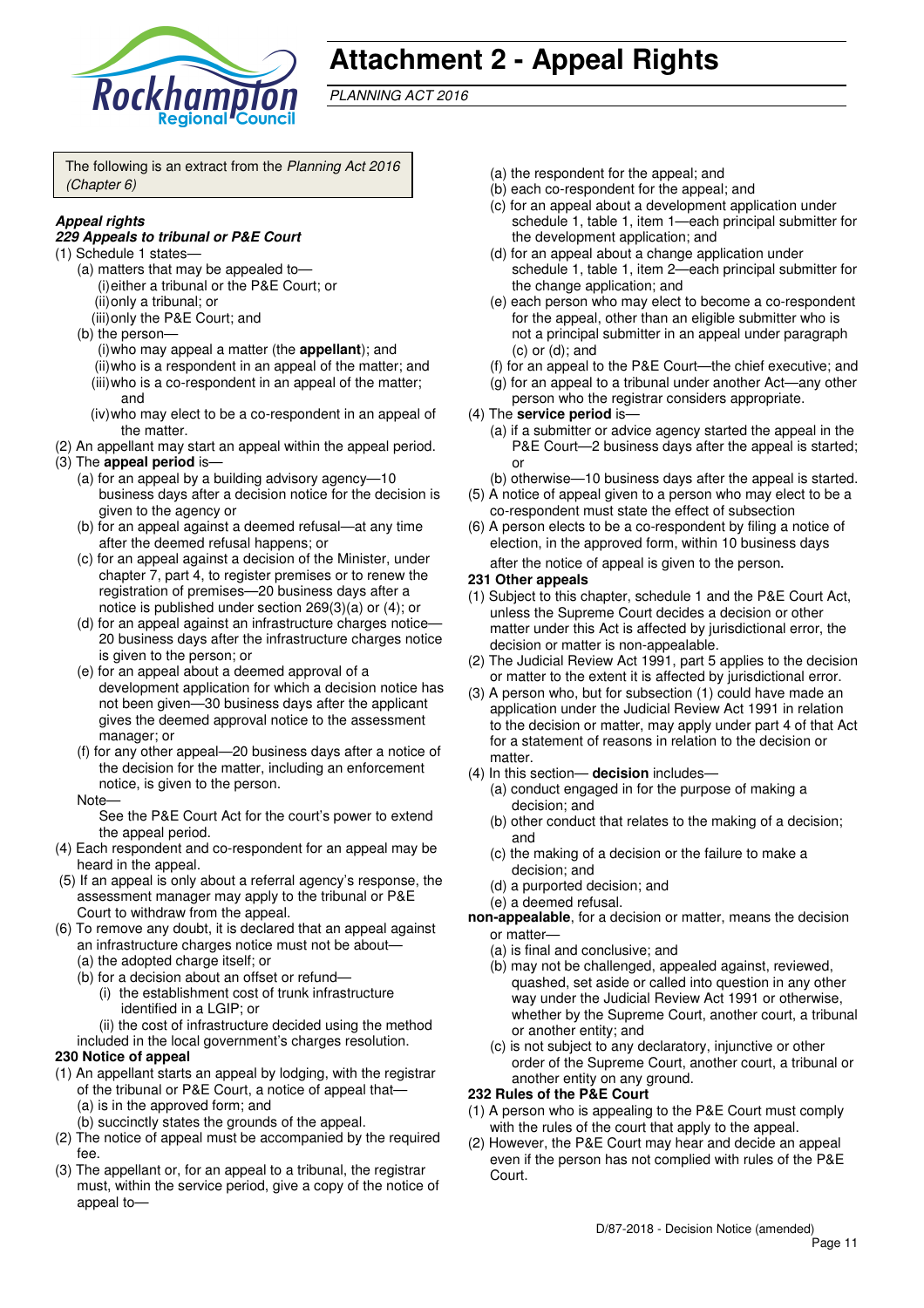

## **Appeal Rights**

PLANNING ACT 2016

#### **Schedule 1**

#### **Appeals section 229**

#### **1 Appeal rights and parties to appeals**

- (1) Table 1 states the matters that may be appealed to—(a) the P&E court; or (b) a tribunal.
- (2) However, table 1 applies to a tribunal only if the matter involves—
	- (a) the refusal, or deemed refusal of a development application, for—
	- (i) a material change of use for a classified building; or
	- (ii) operational work associated with building work, a retaining wall, or a tennis court; or
	- (b) a provision of a development approval for—
- (i) a material change of use for a classified building; or
- (ii) operational work associated with building work, a retaining wall, or a tennis court; or
	- (c) if a development permit was applied for—the decision to give a preliminary approval for— (i) a material change of use for a classified building; or
		- (ii) operational work associated with building work, a retaining wall, or a tennis court; or
	- (d) a development condition if—
		- (i) the development approval is only for a material change of use that involves the use of a building classified under the Building Code as a class 2 building; and
			- (ii) the building is, or is proposed to be, not more than 3 storeys; and
			- (iii) the proposed development is for not more than 60 sole-occupancy units; or
	- (e) a decision for, or a deemed refusal of, an extension application for a development approval that is only for a material change of use of a classified building; or
	- (f) a decision for, or a deemed refusal of, a change application for a development approval that is only for a material change of use of a classified building; or
	- (g) a matter under this Act, to the extent the matter relates to—
		- (i) the Building Act, other than a matter under that Act that may or must be decided by the Queensland Building and Construction Commission; or
		- (ii) the Plumbing and Drainage Act, part 4 or 5; or
	- (h) a decision to give an enforcement notice in relation to a matter under paragraphs (a) to (g); or
	- (i) a decision to give an infrastructure charges notice; or
	- (j) the refusal, or deemed refusal, of a conversion application; or
	- $(k)$  a matter that, under another Act, may be appealed to the tribunal; or
	- (l) a matter prescribed by regulation.
- (3) Also, table 1 does not apply to a tribunal if the matter involves—
	- (a) for a matter in subsection  $(2)(a)$  to  $(d)$ 
		- (i) a development approval for which the development application required impact assessment; and
		- (ii) a development approval in relation to which the assessment manager received a properly made submission for the development application; or
	- (b) a provision of a development approval about the identification or inclusion, under a variation approval, of a matter for the development.
- (4) Table 2 states the matters that may be appealed only to the P&E Court.
- (5) Table 3 states the matters that may be appealed only to the tribunal.
- (6) In each table—
	- (a) column 1 states the appellant in the appeal; and
	- (b) column 2 states the respondent in the appeal; and
	- (c) column 3 states the co-respondent (if any) in the appeal; and
	- (d) column 4 states the co-respondents by election (if any) in the appeal.
- (7) If the chief executive receives a notice of appeal under section 230(3)(f), the chief executive may elect to be a corespondent in the appeal.

| Table 1<br>Appeals to the P&E Court and, for certain matters, to a tribunal                                                                                                                                                                                                                                                                    |                           |                                         |                                                       |  |
|------------------------------------------------------------------------------------------------------------------------------------------------------------------------------------------------------------------------------------------------------------------------------------------------------------------------------------------------|---------------------------|-----------------------------------------|-------------------------------------------------------|--|
| 1. Development applications<br>An appeal may be made against-<br>(a) the refusal of all or part of the development application; or<br>(b) the deemed refusal of the development application; or<br>(c) a provision of the development approval; or<br>(d) if a development permit was applied for—the decision to give a preliminary approval. |                           |                                         |                                                       |  |
| Column 1                                                                                                                                                                                                                                                                                                                                       | Column 2                  | Column 3                                | Column 4                                              |  |
| Appellant                                                                                                                                                                                                                                                                                                                                      | Respondent                | Co-respondent<br>$($ if any $)$         | Co-respondent by election<br>$(i$ f any)              |  |
| The applicant                                                                                                                                                                                                                                                                                                                                  | The assessment<br>manager | If the appeal is about<br>a concurrence | 1 A concurrence agency that is<br>not a co-respondent |  |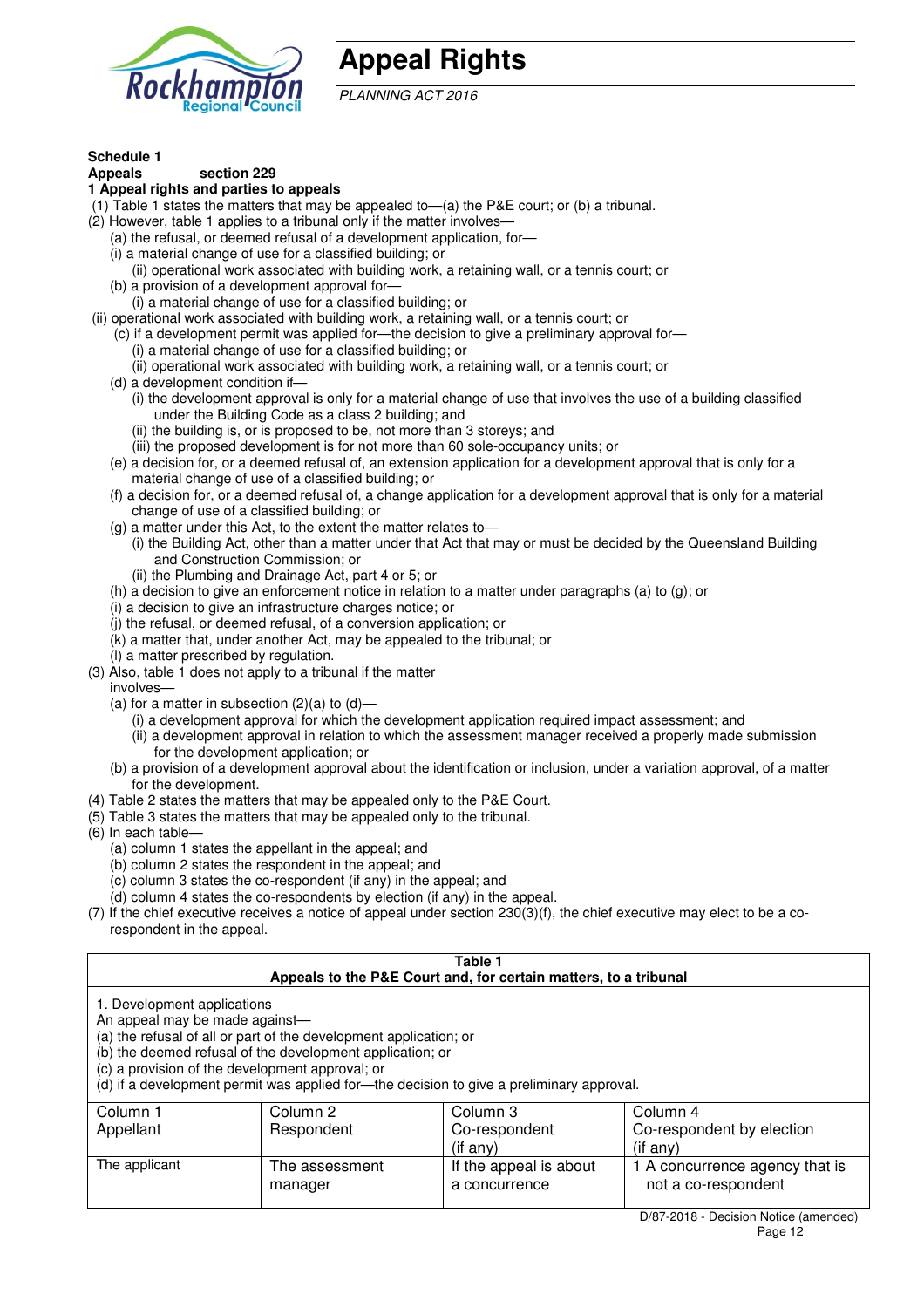| Table 1<br>Appeals to the P&E Court and, for certain matters, to a tribunal                                                                                                                                                                                                                                                                                                                                                                                                                                                                                                                                                                                                                                                                                                                                                                                          |                                                                                                                               |                                                                 |                                                                                                                                                                                                                                                                                                                                                 |  |
|----------------------------------------------------------------------------------------------------------------------------------------------------------------------------------------------------------------------------------------------------------------------------------------------------------------------------------------------------------------------------------------------------------------------------------------------------------------------------------------------------------------------------------------------------------------------------------------------------------------------------------------------------------------------------------------------------------------------------------------------------------------------------------------------------------------------------------------------------------------------|-------------------------------------------------------------------------------------------------------------------------------|-----------------------------------------------------------------|-------------------------------------------------------------------------------------------------------------------------------------------------------------------------------------------------------------------------------------------------------------------------------------------------------------------------------------------------|--|
|                                                                                                                                                                                                                                                                                                                                                                                                                                                                                                                                                                                                                                                                                                                                                                                                                                                                      |                                                                                                                               | agency's referral<br>response-the<br>concurrence agency         | 2 If a chosen Assessment<br>manager is the respondent-<br>the prescribed assessment<br>manager<br>3 Any eligible advice agency for<br>the application<br>4 Any eligible submitter for the<br>application                                                                                                                                        |  |
| 2. Change applications<br>An appeal may be made against-<br>(b) a deemed refusal of a change application.                                                                                                                                                                                                                                                                                                                                                                                                                                                                                                                                                                                                                                                                                                                                                            |                                                                                                                               |                                                                 | (a) a responsible entity's decision for a change application, other than a decision made by the P&E court; or                                                                                                                                                                                                                                   |  |
| Column 1<br>Appellant                                                                                                                                                                                                                                                                                                                                                                                                                                                                                                                                                                                                                                                                                                                                                                                                                                                | Column <sub>2</sub><br>Respondent                                                                                             | Column <sub>3</sub><br>Co-respondent<br>(if any)                | Column 4<br>Co-respondent by election<br>(if any)                                                                                                                                                                                                                                                                                               |  |
| 1 The applicant<br>2 If the responsible<br>entity is the<br>assessment<br>manager-an<br>affected entity that<br>gave a pre-request<br>notice or response<br>notice                                                                                                                                                                                                                                                                                                                                                                                                                                                                                                                                                                                                                                                                                                   | The responsible<br>entity                                                                                                     | If an affected entity<br>starts the appeal-the<br>applicant     | 1 A concurrence agency for the<br>development application<br>2 If a chosen assessment<br>manager is the respondent-<br>the prescribed assessment<br>manager<br>3 A private certifier for the<br>development application<br>4 Any eligible advice agency for<br>the change application<br>5 Any eligible submitter for the<br>change application |  |
| 3. Extension applications<br>An appeal may be made against-                                                                                                                                                                                                                                                                                                                                                                                                                                                                                                                                                                                                                                                                                                                                                                                                          | (a) the assessment manager's decision about an extension application; or<br>(b) a deemed refusal of an extension application. |                                                                 |                                                                                                                                                                                                                                                                                                                                                 |  |
| Column 1<br>Appellant                                                                                                                                                                                                                                                                                                                                                                                                                                                                                                                                                                                                                                                                                                                                                                                                                                                | Column <sub>2</sub><br>Respondent                                                                                             | Column 3<br>Co-respondent<br>(if any)                           | Column 4<br>Co-respondent by election<br>(if any)                                                                                                                                                                                                                                                                                               |  |
| 1 The applicant<br>1<br>For a matter other<br>2<br>than a deemed<br>refusal of an<br>extension<br>application $-$ a<br>concurrence<br>agency, other than<br>the chief executive,<br>for the application                                                                                                                                                                                                                                                                                                                                                                                                                                                                                                                                                                                                                                                              | The assessment<br>manager                                                                                                     | It a concurrence<br>agency starts the<br>appeal - the applicant | If a chosen assessment<br>manager is the respondent $-$ the<br>prescribed assessment manager                                                                                                                                                                                                                                                    |  |
| 4. Infrastructure charges notices<br>An appeal may be made against an infrastructure charges notice on 1 or more of the following grounds<br>a) The notice involved an error relating to $-$<br>(i) The application of the relevant adopted charge; or<br>Examples of errors in applying an adopted charge -<br>The incorrect application of gross floor area for a non-residential development<br>Applying an incorrect 'use category', under a regulation, to the development<br>The working out of extra demands, for section 120; or<br>(i)<br>An offset or refund; or<br>(ii)<br>b) The was no decision about an offset or refund; or<br>c) If the infrastructure charges notice states a refund will be given – the timing for giving the refund; or<br>d) The amount of the charge is so unreasonable that no reasonable relevant local government could have |                                                                                                                               |                                                                 |                                                                                                                                                                                                                                                                                                                                                 |  |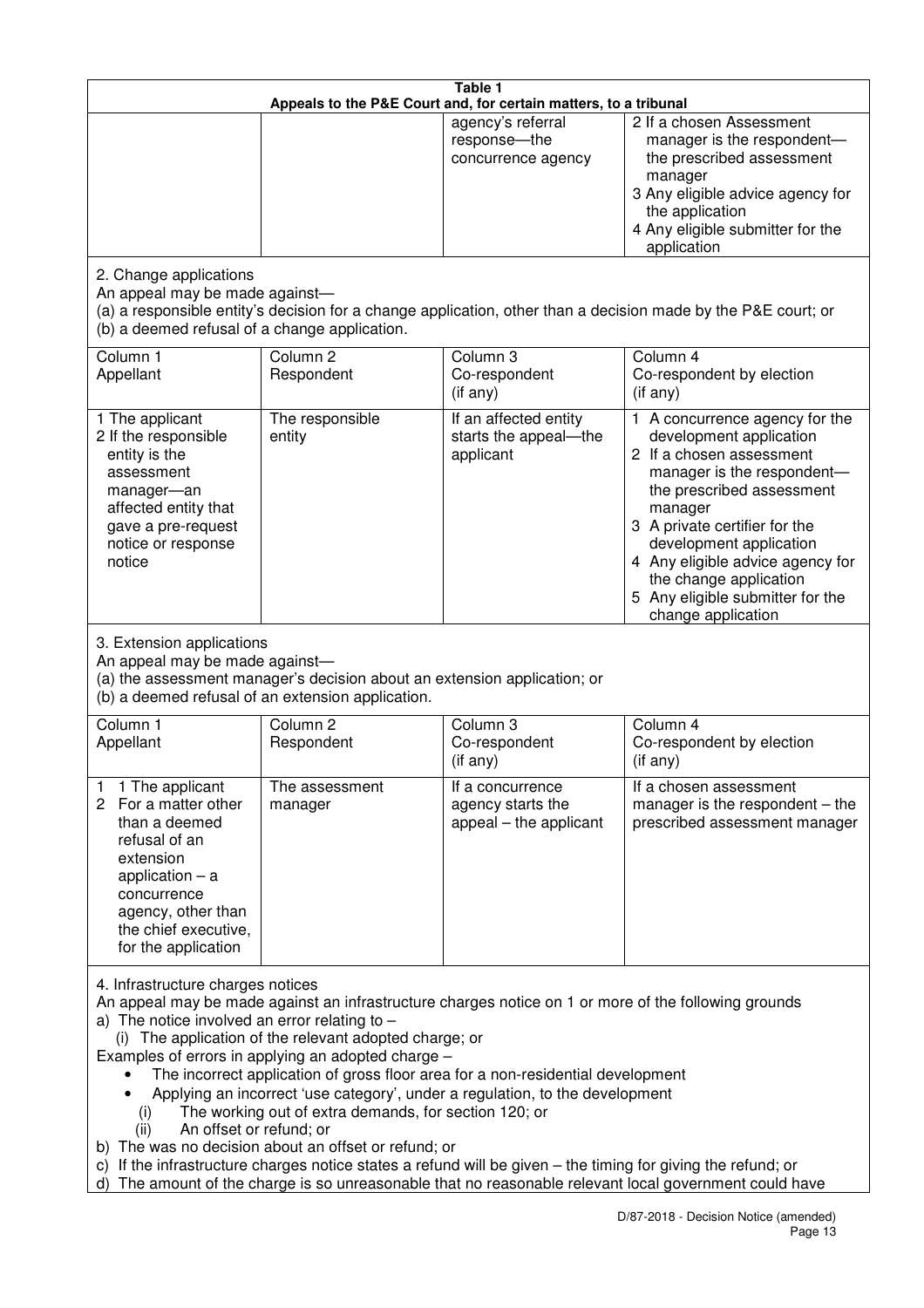| Table 1                                                                                                         |                                                                                                                                                       |                                             |                                                                                                                                                                                                                     |  |  |
|-----------------------------------------------------------------------------------------------------------------|-------------------------------------------------------------------------------------------------------------------------------------------------------|---------------------------------------------|---------------------------------------------------------------------------------------------------------------------------------------------------------------------------------------------------------------------|--|--|
| Appeals to the P&E Court and, for certain matters, to a tribunal<br>imposed the amount.                         |                                                                                                                                                       |                                             |                                                                                                                                                                                                                     |  |  |
|                                                                                                                 |                                                                                                                                                       |                                             |                                                                                                                                                                                                                     |  |  |
|                                                                                                                 |                                                                                                                                                       |                                             |                                                                                                                                                                                                                     |  |  |
| Column 1<br>Appellant                                                                                           | Column <sub>2</sub><br>Respondent                                                                                                                     | Column 3<br>Co-respondent<br>(if any)       | Column 4<br>Co-respondent by election<br>(if any)                                                                                                                                                                   |  |  |
| The person given the<br>Infrastructure charges<br>notice                                                        | The local government<br>that gave the<br>infrastructure charges<br>notice                                                                             | $\overline{a}$                              | L,                                                                                                                                                                                                                  |  |  |
| 5. Conversion applications<br>An appeal may be made against-<br>(a) the refusal of a conversion application; or | (b) a deemed refusal of a conversion application.                                                                                                     |                                             |                                                                                                                                                                                                                     |  |  |
| Column 1<br>Appellant                                                                                           | Column <sub>2</sub><br>Respondent                                                                                                                     | Column 3<br>Co-respondent<br>(if any)       | Column 4<br>Co-respondent by election<br>(if any)                                                                                                                                                                   |  |  |
| The applicant                                                                                                   | The local government<br>to which the conversion<br>application was made                                                                               |                                             | L,                                                                                                                                                                                                                  |  |  |
| 6. Enforcement notices                                                                                          | An appeal may be made against the decision to give an enforcement notice.                                                                             |                                             |                                                                                                                                                                                                                     |  |  |
| Column 1<br>Appellant                                                                                           | Column <sub>2</sub><br>Respondent                                                                                                                     | Column 3<br>Co-respondent<br>(if any)       | Column 4<br>Co-respondent by election<br>(if any)                                                                                                                                                                   |  |  |
| The person given the<br>enforcement notice                                                                      | The enforcement<br>authority                                                                                                                          |                                             | If the enforcement authority is<br>not the local government for<br>the premises in relation to which<br>the offence is alleged to have<br>happened-the local<br>government                                          |  |  |
| Table 2                                                                                                         |                                                                                                                                                       |                                             |                                                                                                                                                                                                                     |  |  |
|                                                                                                                 |                                                                                                                                                       | Appeals to the P&E Court only               |                                                                                                                                                                                                                     |  |  |
| 1. Appeals from tribunal<br>section 252, on the ground of-<br>(b) jurisdictional error.                         | An appeal may be made against a decision of a tribunal, other than a decision under<br>(a) an error or mistake in law on the part of the tribunal; or |                                             |                                                                                                                                                                                                                     |  |  |
| Column 1<br>Appellant                                                                                           | Column <sub>2</sub><br>Respondent                                                                                                                     | Column 3<br>Co-respondent<br>$($ if any $)$ | Column 4<br>Co-respondent by election<br>$($ if any $)$                                                                                                                                                             |  |  |
| A party to the<br>proceedings for the<br>decision                                                               | The other party to the<br>proceedings for the<br>decision                                                                                             | $\overline{\phantom{a}}$                    | $\overline{\phantom{a}}$                                                                                                                                                                                            |  |  |
| 2. Eligible submitter appeals<br>or<br>(b) a variation request.                                                 | application, to the extent that the decision relates to-                                                                                              |                                             | An appeal may be made against the decision to give a development approval, or an approval for a change<br>(a) any part of the development application for the development approval that required impact assessment; |  |  |
| Column 1<br>Appellant                                                                                           | Column <sub>2</sub><br>Respondent                                                                                                                     | Column 3<br>Co-respondent                   | Column 4<br>Co-respondent by election                                                                                                                                                                               |  |  |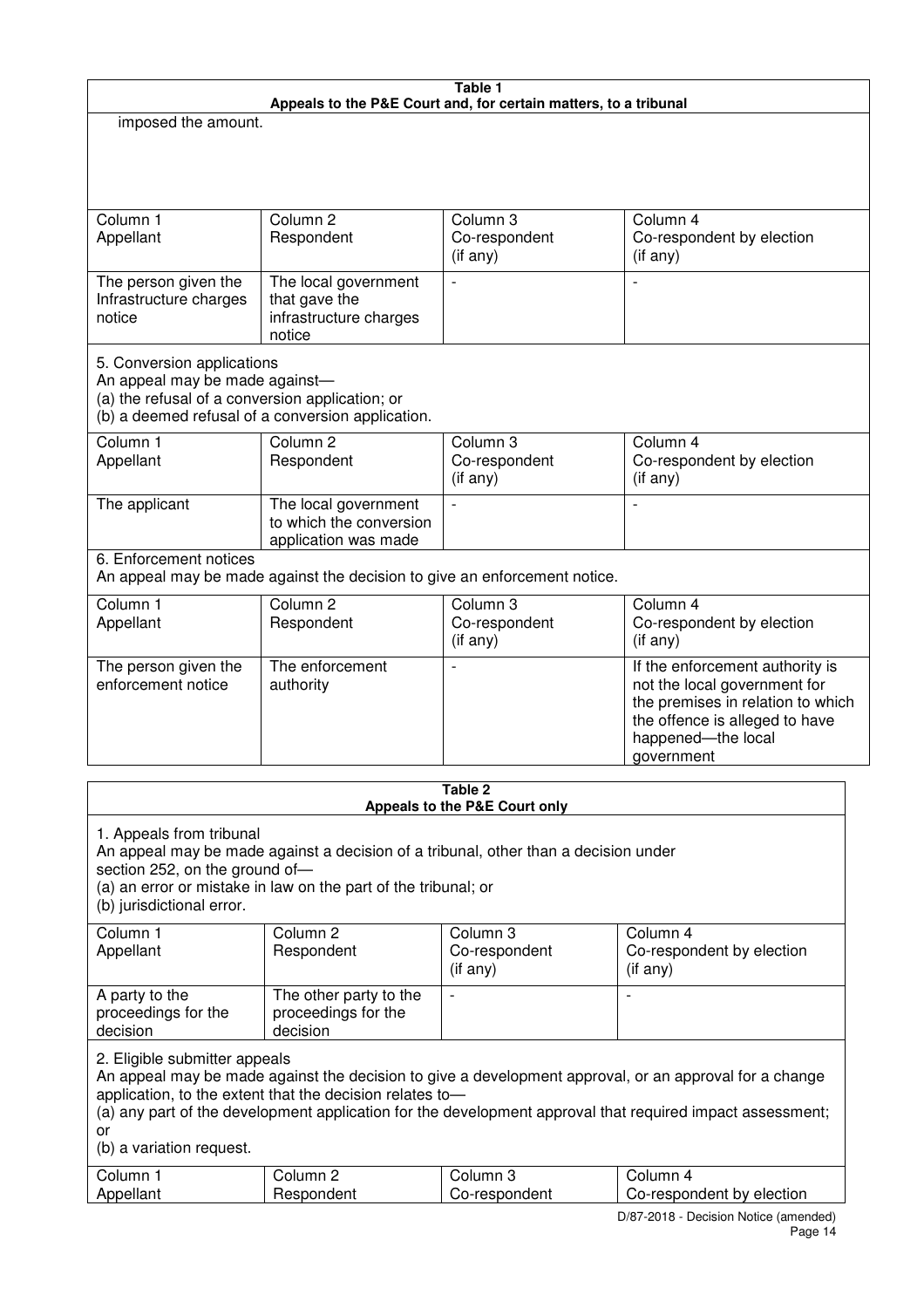| Table 2<br>Appeals to the P&E Court only                                                                                                                                                                                                                                                      |                                                                                                                                                                                                                                         |                                                                                                                          |                                                                                                                                   |  |
|-----------------------------------------------------------------------------------------------------------------------------------------------------------------------------------------------------------------------------------------------------------------------------------------------|-----------------------------------------------------------------------------------------------------------------------------------------------------------------------------------------------------------------------------------------|--------------------------------------------------------------------------------------------------------------------------|-----------------------------------------------------------------------------------------------------------------------------------|--|
|                                                                                                                                                                                                                                                                                               |                                                                                                                                                                                                                                         | (if any)                                                                                                                 | (if any)                                                                                                                          |  |
| 1 For a development<br>application-an<br>eligible submitter for<br>the development<br>application<br>2 For a change<br>application-an<br>eligible submitter for<br>the change<br>application                                                                                                  | 1 For a development<br>application-the<br>assessment<br>manager<br>2 For a change<br>application-the<br>responsible entity                                                                                                              | 1 The applicant<br>2 If the appeal is about<br>a concurrence<br>agency's referral<br>response-the<br>concurrence agency  | Another eligible<br>submitter for the<br>application                                                                              |  |
| required impact assessment; or<br>(b) a variation request.                                                                                                                                                                                                                                    | 3. Eligible submitter and eligible advice agency appeals<br>An appeal may be made against a provision of a development approval, or failure to<br>include a provision in the development approval, to the extent the matter relates to- |                                                                                                                          | (a) any part of the development application or the change application, for the development approval, that                         |  |
| Column 1<br>Appellant                                                                                                                                                                                                                                                                         | Column <sub>2</sub><br>Respondent                                                                                                                                                                                                       | Column 3<br>Co-respondent<br>(if any)                                                                                    | Column 4<br>Co-respondent by election<br>(if any)                                                                                 |  |
| 1 For a development<br>application-an<br>eligible submitter for<br>the development<br>application<br>2 For a change<br>application-an<br>eligible submitter for<br>the change<br>application<br>3 An eligible advice<br>agency for the<br>development<br>application or change<br>application | 1 For a development<br>application-the<br>assessment<br>manager<br>2 For a change<br>application-the<br>responsible entity                                                                                                              | 1 The applicant<br>2 If the appeal is about<br>a concurrence<br>agency's referral<br>response--the<br>concurrence agency | Another eligible submitter for<br>the application                                                                                 |  |
| 4. Compensation claims<br>An appeal may be made against-<br>(a) a decision under section 32 about a compensation claim; or<br>(b) a decision under section 265 about a claim for compensation; or<br>(c) a deemed refusal of a claim under paragraph (a) or (b).                              |                                                                                                                                                                                                                                         |                                                                                                                          |                                                                                                                                   |  |
| Column 1<br>Appellant                                                                                                                                                                                                                                                                         | Column <sub>2</sub><br>Respondent                                                                                                                                                                                                       | Column 3<br>Co-respondent<br>(if any)                                                                                    | Column 4<br>Co-respondent by election<br>(if any)                                                                                 |  |
| A person dissatisfied<br>with the decision                                                                                                                                                                                                                                                    | The local<br>government to which<br>the claim was made                                                                                                                                                                                  |                                                                                                                          |                                                                                                                                   |  |
| 5. Registered premises<br>An appeal may be made against a decision of the Minister under chapter 7, part 4.                                                                                                                                                                                   |                                                                                                                                                                                                                                         |                                                                                                                          |                                                                                                                                   |  |
| Column 1<br>Appellant                                                                                                                                                                                                                                                                         | Column <sub>2</sub><br>Respondent                                                                                                                                                                                                       | Column 3<br>Co-respondent<br>(if any)                                                                                    | Column 4<br>Co-respondent by election<br>(if any)                                                                                 |  |
| 1 A person given a<br>decision notice about<br>the decision<br>2 If the decision is to<br>register premises or                                                                                                                                                                                | The Minister                                                                                                                                                                                                                            |                                                                                                                          | If an owner or occupier starts<br>the appeal $-$ the owner of the<br>registered premises<br>D/87-2018 - Decision Notice (amended) |  |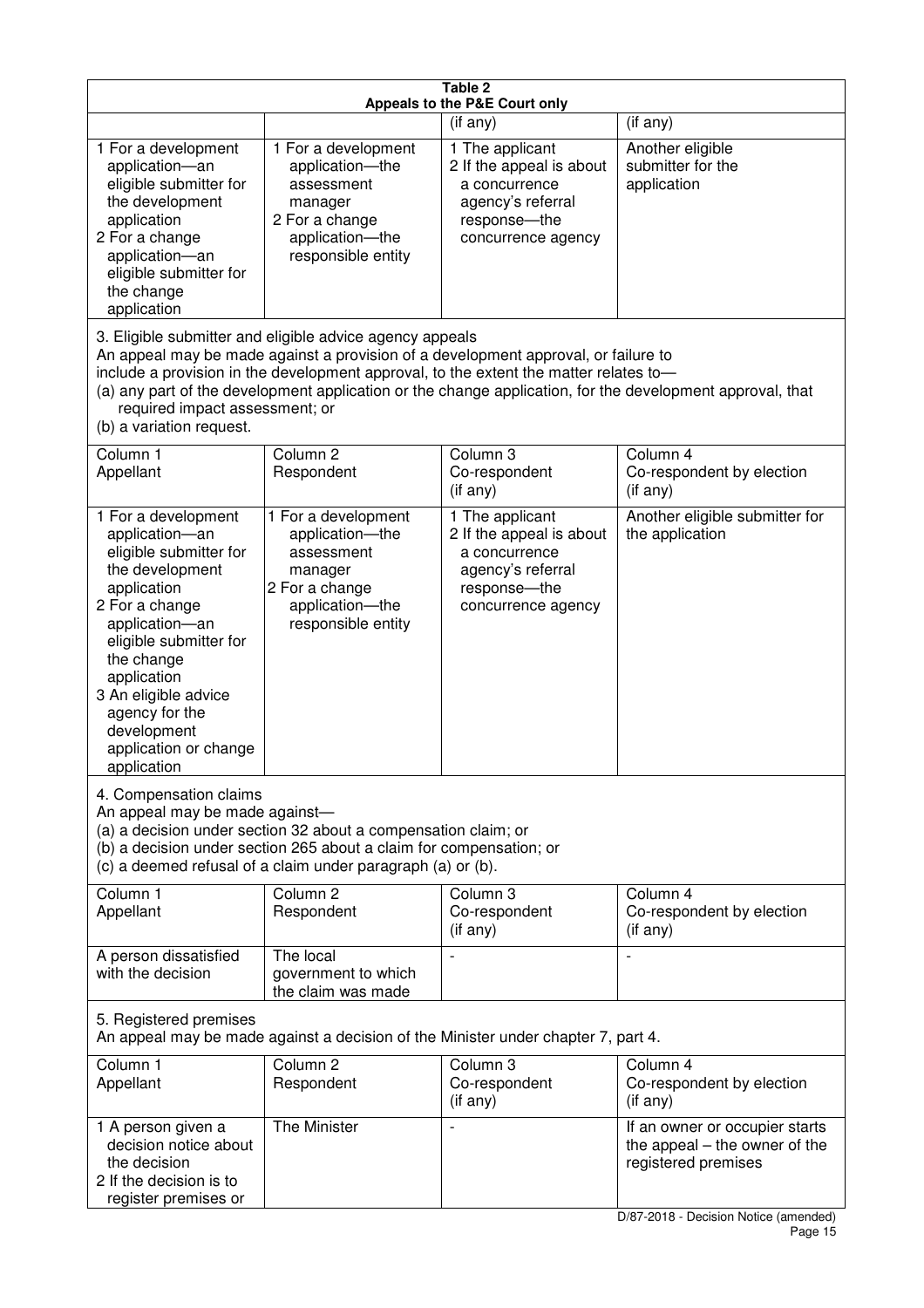| Table 2<br>Appeals to the P&E Court only                                                                                                                                                                                                                                                              |                                                                                                                                                                                                                                                                                  |                                       |                                                                                                                                                                             |  |  |
|-------------------------------------------------------------------------------------------------------------------------------------------------------------------------------------------------------------------------------------------------------------------------------------------------------|----------------------------------------------------------------------------------------------------------------------------------------------------------------------------------------------------------------------------------------------------------------------------------|---------------------------------------|-----------------------------------------------------------------------------------------------------------------------------------------------------------------------------|--|--|
| renew the<br>registration of<br>premises-an owner<br>or occupier of<br>premises in the<br>affected area for the<br>registered premises<br>who is dissatisfied<br>with the decision                                                                                                                    |                                                                                                                                                                                                                                                                                  |                                       |                                                                                                                                                                             |  |  |
| 6. Local laws<br>development; or                                                                                                                                                                                                                                                                      | An appeal may be made against a decision of a local government, or conditions applied,<br>under a local law about-<br>(a) the use of premises, other than a use that is the natural and ordinary consequence of prohibited<br>(b) the erection of a building or other structure. |                                       |                                                                                                                                                                             |  |  |
| Column 1<br>Appellant                                                                                                                                                                                                                                                                                 | Column <sub>2</sub><br>Respondent                                                                                                                                                                                                                                                | Column 3<br>Co-respondent<br>(if any) | Column 4<br>Co-respondent by election<br>(i f any)                                                                                                                          |  |  |
| A person who-<br>(a) applied for the<br>decision; and<br>(b) is dissatisfied with<br>the decision or<br>conditions.                                                                                                                                                                                   | The local government                                                                                                                                                                                                                                                             |                                       |                                                                                                                                                                             |  |  |
|                                                                                                                                                                                                                                                                                                       |                                                                                                                                                                                                                                                                                  | Table 3                               |                                                                                                                                                                             |  |  |
| Appeals to the tribunal only<br>1. Building advisory agency appeals<br>An appeal may be made against giving a development approval for building work to the extent the building<br>work required code assessment against the building assessment provisions.                                          |                                                                                                                                                                                                                                                                                  |                                       |                                                                                                                                                                             |  |  |
| Column 1<br>Appellant                                                                                                                                                                                                                                                                                 | Column <sub>2</sub><br>Respondent                                                                                                                                                                                                                                                | Column 3<br>Co-respondent<br>(if any) | Column 4<br>Co-respondent by election<br>(if any)                                                                                                                           |  |  |
| A building advisory<br>agency for the<br>development application<br>related to the approval                                                                                                                                                                                                           | The assessment<br>manager                                                                                                                                                                                                                                                        | The applicant                         | 1 A concurrence agency for<br>the development application<br>related to the approval<br>2 A private certifier for the<br>development application<br>related to the approval |  |  |
| 3. Certain decisions under the Building Act and the Plumbing and Drainage Act<br>An appeal may be made against a decision under-<br>(a) the Building Act, other than a decision made by the Queensland Building and Construction Commission;<br>or<br>(b) the Plumbing and Drainage Act, part 4 or 5. |                                                                                                                                                                                                                                                                                  |                                       |                                                                                                                                                                             |  |  |
| Column 1<br>Appellant                                                                                                                                                                                                                                                                                 | Column <sub>2</sub><br>Respondent                                                                                                                                                                                                                                                | Column 3<br>Co-respondent<br>(if any) | Column 4<br>Co-respondent by election<br>(if any)                                                                                                                           |  |  |
| A person who received,<br>or was entitled to<br>receive, notice of the<br>decision                                                                                                                                                                                                                    | The person who made<br>the decision                                                                                                                                                                                                                                              |                                       |                                                                                                                                                                             |  |  |
| 4. Local government failure to decide application under the Building Act<br>An appeal may be made against a local government's failure to decide an application under the Building Act<br>within the period required under that Act.                                                                  |                                                                                                                                                                                                                                                                                  |                                       |                                                                                                                                                                             |  |  |
| Column 1<br>Appellant                                                                                                                                                                                                                                                                                 | Column <sub>2</sub><br>Respondent                                                                                                                                                                                                                                                | Column 3<br>Co-respondent             | Column 4<br>Co-respondent by election                                                                                                                                       |  |  |